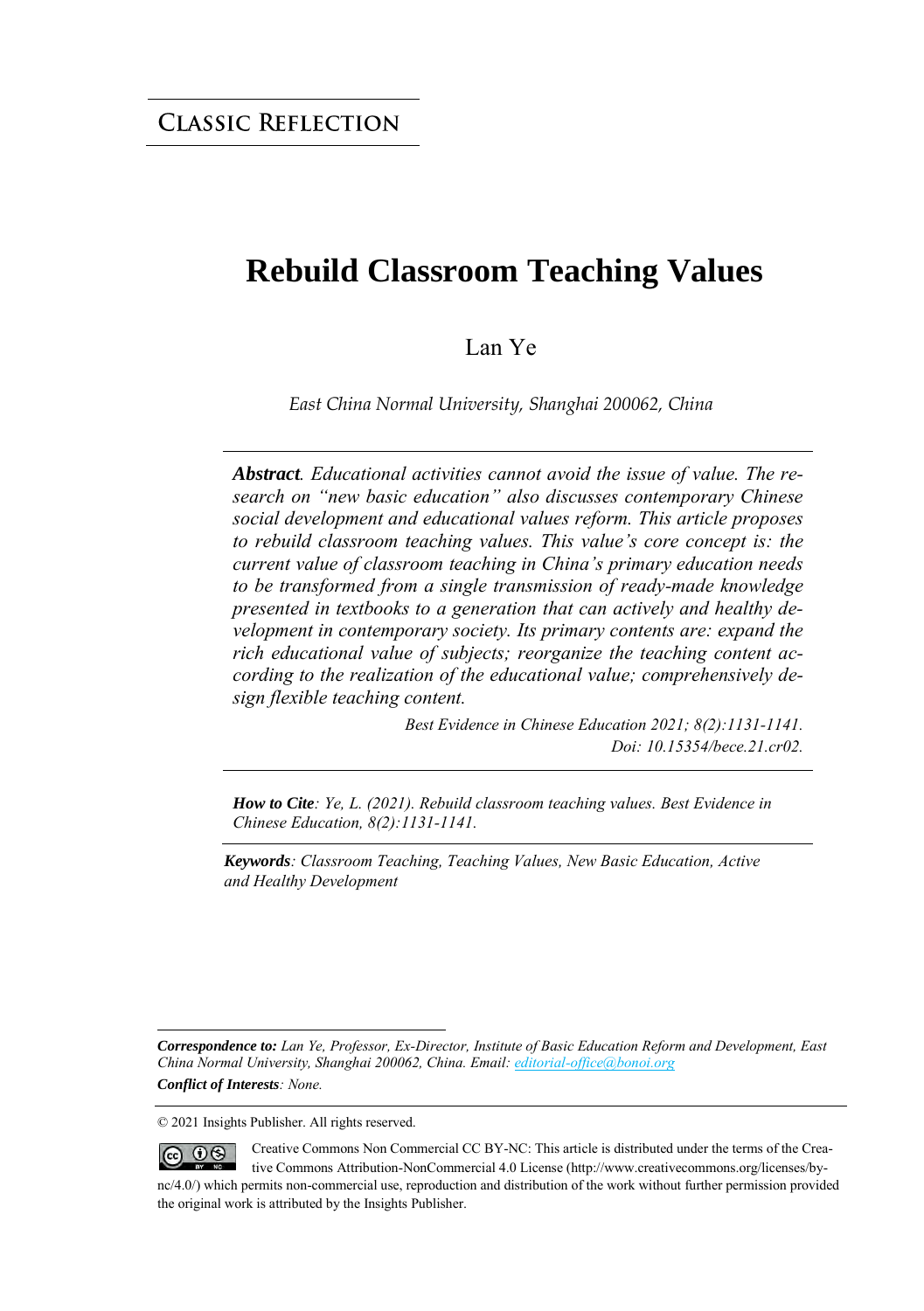#### **Question and Task**

DUCATIONAL activities cannot avoid the question of value. This is a presumption of our judgment on the relationship between value and fact in educa-*I* tion research. From a historical point of view, whenever society undergoes a DUCATIONAL activities cannot avoid the question of value. This is a pre-<br>sumption of our judgment on the relationship between value and fact in educa-<br>tion research. From a historical point of view, whenever society underg cism. Starting from a re-understanding of the value and purpose of education and using this as the basis and starting point, it then makes a more specific evaluation of the actual educational activities and proposes new principles, programs, and even methods. Today, weare in such an era. The research on "New Basic Education"<sup>1</sup> also discusses contemporary Chinese social development and educational values refor[m.](#page-10-0)*<sup>2</sup>*

However, when reform research enters school practice, through a lesson, what we (referring to all members participating in the "new basic education research") see is that in the field of subject teaching, most teachers' choices of educational value are still Stay on "transmitting knowledge." Although some teachers have paid attention to the development of students' skills, even abilities, and intelligence, most of them are merely embellishments. As for the goals outside the scope of understanding, it is less involved. Interestingly, this kind of value is not manifested in teachers' remarks in writing articles or theoretical studies but in teaching goals and classroom behaviors in the preparation notes.

Usually, in terms of teaching objectives, the most clearly defined and understood, most of which are the "key points" and "difficult points" of the teaching of this lesson, the "skills" and "techniques" that need to be mastered. Other aspects may be mentioned simply or abstractly, or clicked with similar empty words almost every time. In more cases, it is not written at all. In the classroom, severe and responsible teachers often spend their energy on clarifying knowledge and implementing exercises so that students can have a firm grasp of knowledge and make no mistakes in exams. In short, the teaching values discussed abstractly by teachers are not consistent with the values they pursue in teaching practice, and they are far from each other.

To point out this phenomenon is not to accuse teachers of inconsistency in words and deeds, but to show that we deeply feel the change in the concept of teaching reform in the reform research. This includes the transformation of teaching values, which must not be separated from teachers' teaching practice and must pay attention to the process of how they realize internalization in their teaching practice. Only the teacher's inner concept has the fundamental role of guiding the teacher's teaching goal formulation and orientation practice behavior. Therefore, we need to work with teachers to reflect on teaching practice critically, find out the teaching values hidden and existing behind teaching behavior and speech, and then understand such values' problems. It is further necessary to discuss the basis and rationality of the new classroom teaching values with teachers, rebuild the classroom teaching values in the teachers' minds, and realize them consciously and persistently in teaching practice. The new basic education classroom teaching reform regards the connection, co-creation, and interpretation between teachers' new values and new teaching behaviors as the requirements throughout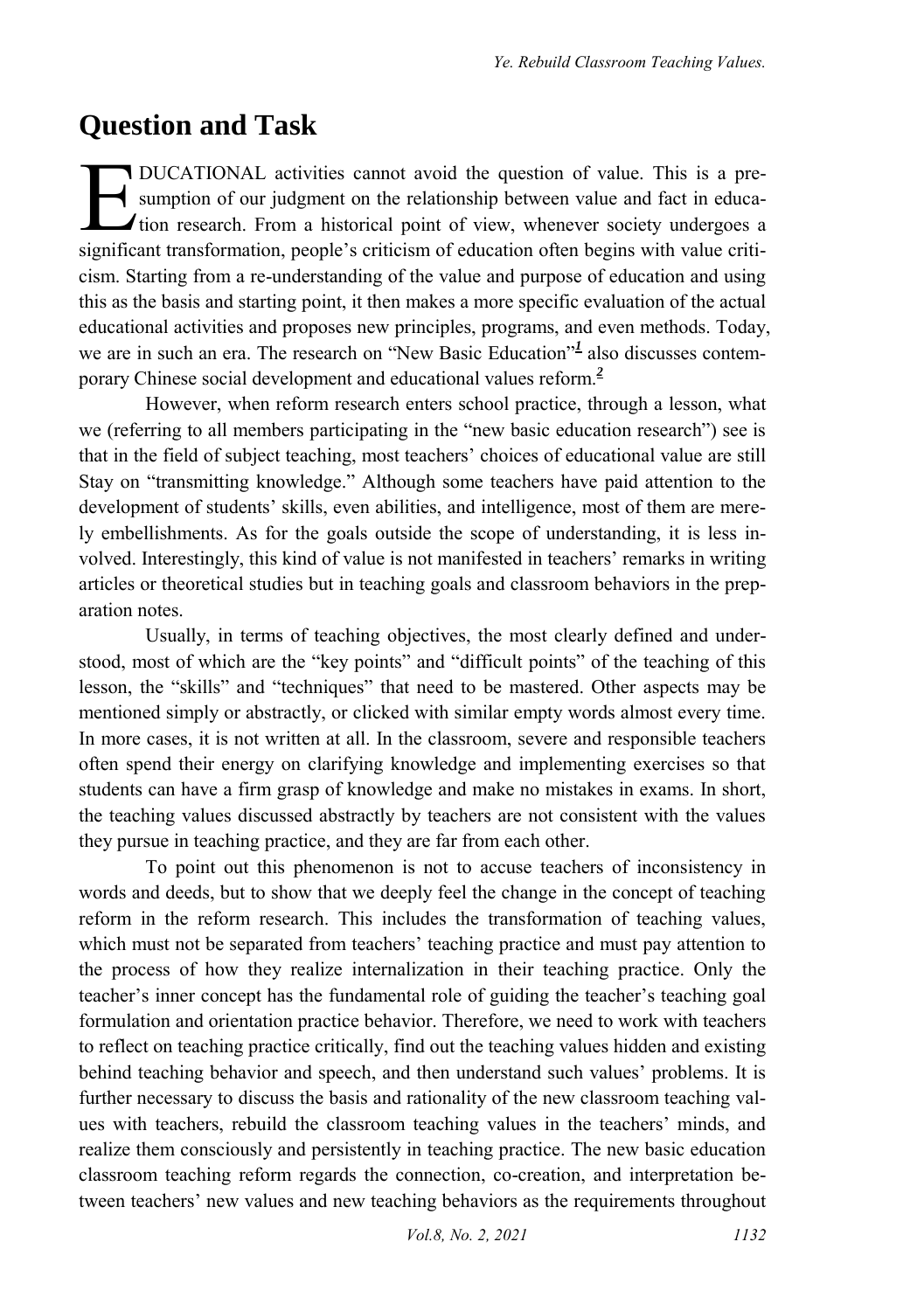the reform and is also one of the essential indicators for evaluating whether the reform is happening.

### **The Core Idea of the New Teaching Values**

The reconstruction of the new teaching values must start from the level of general common understanding, that is, to re-understand the value of teaching in educating people and the question of what kind of people it serves. The core concept of the common values of teaching formed by the "New Basic Education" is: The values of classroom teaching in China's primary education need to be transformed from a single transmission of ready-made knowledge presented in textbooks to a generation that can achieve an active and healthy development in contemporary society. We believe that subject book knowledge is a resource and means of "education" in classroom teaching, serving the fundamental purpose of "education." "Teaching" and "education" are not two things; they are different aspects of one thing. In teaching, teachers realize "education" through "teaching." In order to teach well, teachers need to understand what kind of people to educate. Teachers who only pay attention to the value of existing knowledge transfer are actually "educating" people who passively accept, adapt, obey, and execute others' thoughts and will as their primary way of living. The active spirit and desire to explore young students' lives are often suppressed or even obliterated in such classroom teaching. If this situation does not change, education will become an opposing force hindering social and personal development. The "New Basic Education" advocates that today's elementary and middle school education in China should take the formation of students' awareness and the ability for active and healthy development as the core value, and this value must be reflected in all educational activities. Among them, "active" is a further focus and is a popular formulation of "education should be based on student development." Here, it is necessary to explain the basis for this focus.

"Student development" is a frequently discussed issue in education. In the past ten years or so, educational theorists have first discussed whether education should be based on social development or individual development. Later, when it comes to the latter, we will further discuss the "what development" of students should be based on. Each has its own opinions, such as "harmonious development," "subjective development," "free development," and "multi-faceted development," and so on. These views give people inspiration from different angles. However, it seems that there is only an ideal state that humans are expected to achieve to explain "development." In our view, "development" as an open and generative dynamic process is neither external nor internal. Human development can only be realized in the interaction of various human relations and activities. Therefore, we should not only set the requirements for development from the perspective of isolated individuals but should use "relationships" and "activities" as the framework to think about the "what development" of students should be the basis for education. Furthermore, as an individual, the most fundamental relationships and activities fall into two categories. One category points to the outside world (extroverted). It refers to the individual's relationship with the surrounding world and practical activities. The other is internal (introverted), that is, the relationship between the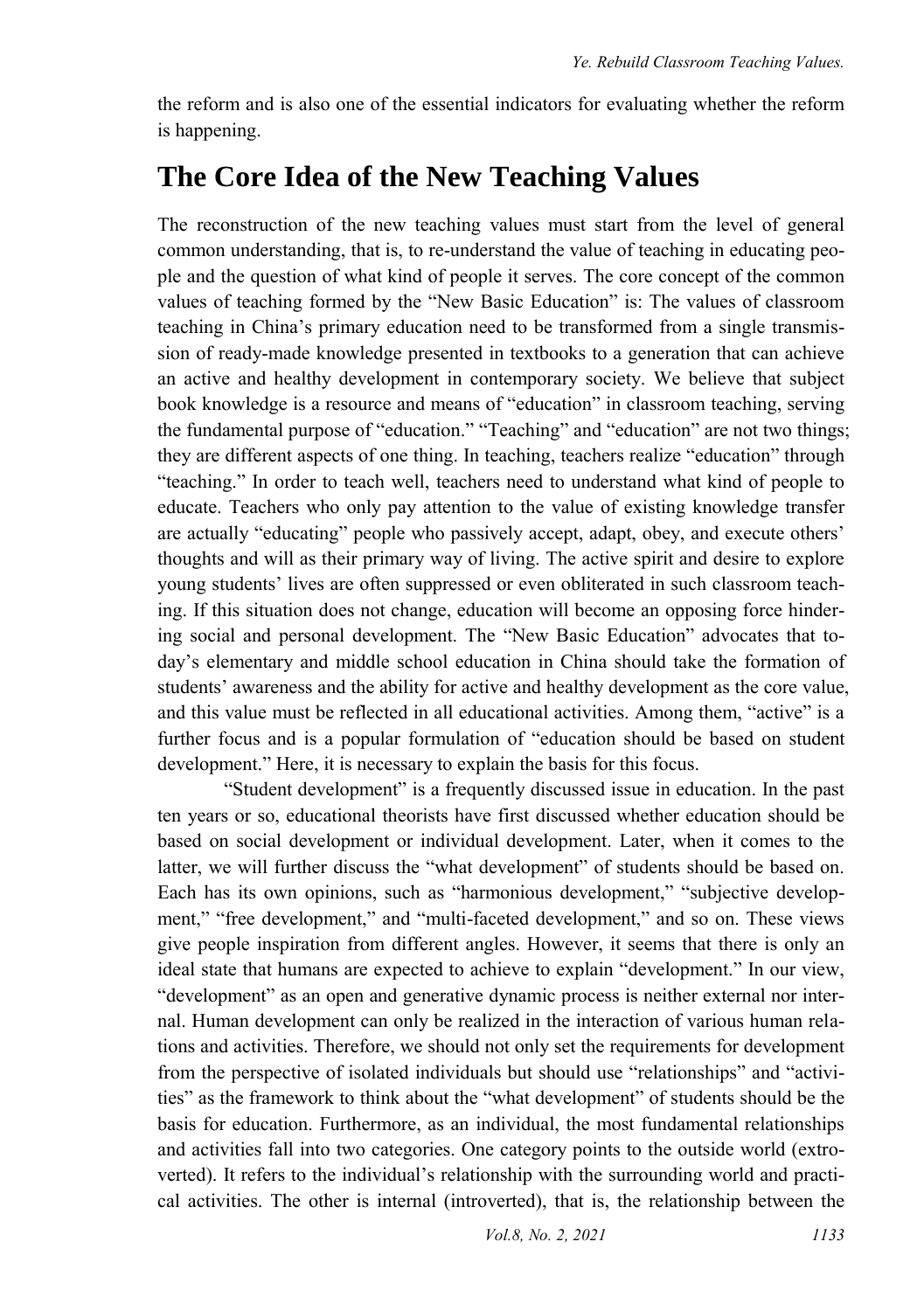individual and the self, reflection, and reconstruction activities. There are only two primary ways that individuals can take in these two types of relationships and activities: active or passive. Naturally, people cannot take the initiative actively all the time, everything, and everywhere. However, from the perspective of self-development, individual initiative is a significant key factor. This initiative includes the relationship and activities of the above two dimensions. They are indispensable to the development of the individual and are closely related and interact with each other. Individual initiative is always a choice and action made after understanding the outside world, self, relationship, the value of the behavior that will occur, and generating a desire. Regardless of whether the final subject actively chooses to "forward," actively choose to "backward," or chooses to "unchanged," it is all based on the individual's knowledge and will. The initiative of individual practice is significant for everyone in an era of rapid changes in the current environment and an increase in uncertainties in the living environment. The life course of everyone living in contemporary Chinese society has more opportunities and possibilities than before the reform and opening up, but there are also more risks and crises. Therefore, people's awareness and ability of self-selection under complex backgrounds are more important and necessary for the meaning and value of life.

The possibility of active human development can be explained using the biological subject and self-organization theory proposed by the famous contemporary French thinker Edgar Morin. Morin believes that living things can self-organize and regenerate themselves. This ability is realized by processing a series of information, by oneself and for one's calculation. "The minimum actions of living beings are based on the premise of 'self-calculation.' Through this calculation, the individual processes all objects and materials according to itself in a self-centered manner. The subject is such a computing existence.<sup>["](#page-10-1)3</sup> This is to talk about the subject's "self-organization" in the sense of living organisms. What Morin wants to explain in this way is: the subject "is not just a philosophical concept, a problem in the spiritual domain, but also an ontological concept with material substance, and it is also a scientifically provable conclusio[n](#page-10-2)*<sup>4</sup>* ; the subject is not just a human characteristic The unique characteristics are the characteristics shared by living things." When talking about "humans," Morin affirmed that humans are not separated from the biological realm, so they still retain the essential characteristics of living things, but humans are different from living things. He emphasized the emergence of extraordinary new forms in human beings, who are the subject of consciousness. He said: "As for us, human beings, we have consciousness, language, and culture. We are computing/knowing individuals: subjects, who can make decisions, make choices, make policies, enjoy freedom, and create inventions[.](#page-10-3)<sup>5</sup>

Morin's above statement has at least two cognitive values: First, it redefines the concept of "subject" from a scientific perspective and extends it to the entire biological field, providing a new perspective for subject research. It is a perspective that stays in the field of speculation and rethinks the subject matter involved in philosophy connected with science. Second, while communicating the relationship between man and the biological world, it also highlights the human subject's uniqueness. This unique concentration shows that people have consciousness and calculation: cognitive ability, which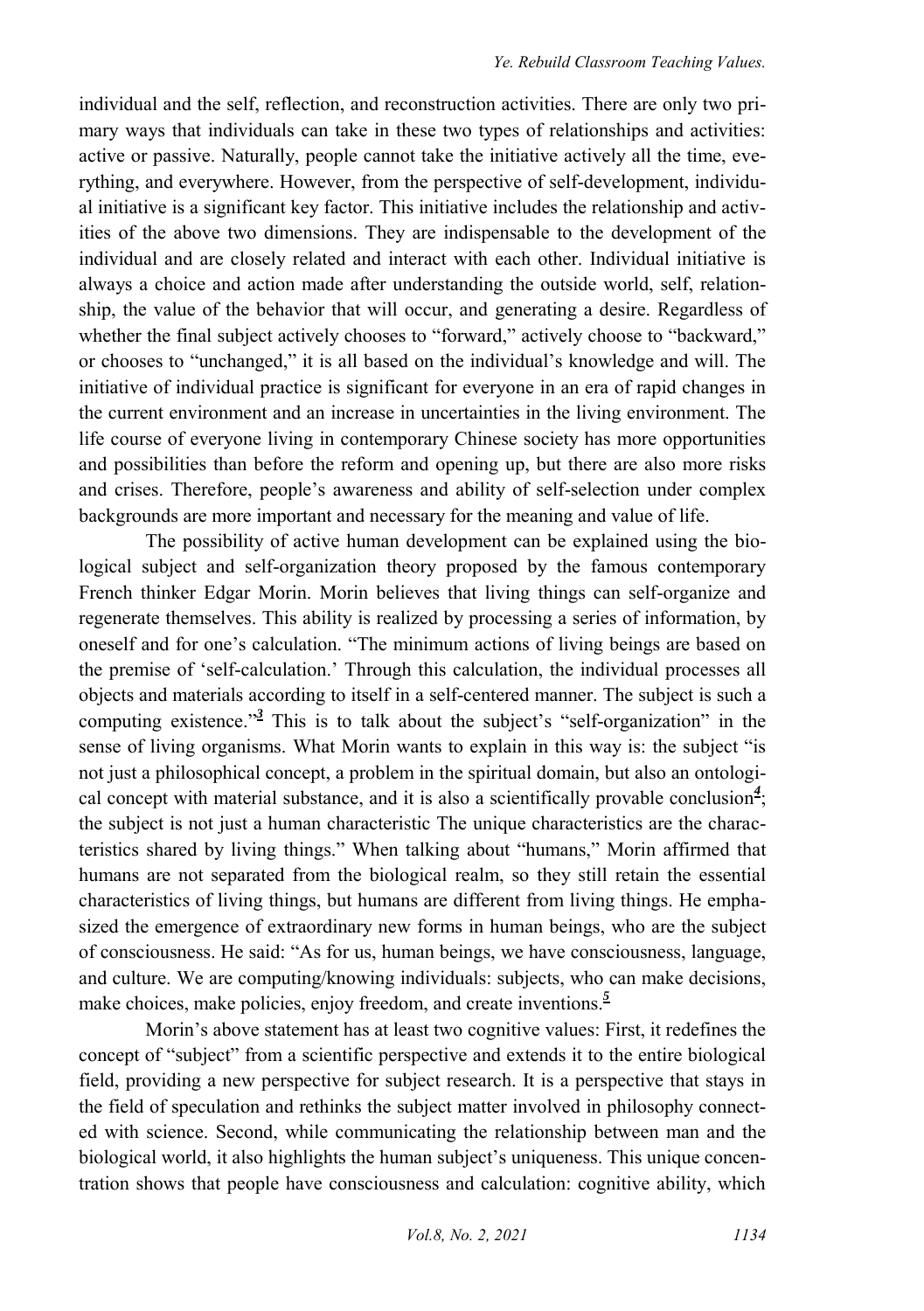makes people show a series of behavioral characteristics far beyond the biological world. The inherent power is that people can consciously and autonomously choose, plan and create.

From the perspective of education, it is more important that this kind of knowledge-calculation activity points to the environment and objects of human material existence and points to the environment and objects of human spiritual existence. It points to the external world of the individual and points to the internal world of the individual. When it points to the understanding and calculation of the inner world and directly focuses on the individual's development, the individual actively thinks and criticizes his development. When choosing goals, planning processes, and preparing for implementation, people have the individual development awareness and ability to take the initiative to control their own life and destiny. This is the essential possibility a person has. It is the most critical "self-generation and self-regeneration" ability different from any living creatures, and it is also the inner guarantee for a person as an individual to realize the value of life and obtain a happy life. Therefore, cultivating individuals' ability to develop actively has been designated by the "new basic education" as the essential primary education task to develop people's life potential.

It can be seen from this that we use the term "active" to define "development" because it not only embodies the state of activity but also contains the selfconsciousness of the subject, points to relational things, and expresses the pursuit of expectations. This is our answer from the overall framework of relations and activities, based on the integration of the essential power of human beings and the needs of contemporary Chinese social development, and that education should be based on "what development of students." Also, we added the word "health" after the word "active." This is a restrictive definition, mainly to avoid misunderstandings, to avoid accusations such as "to take the initiative to do bad things, only care about personal interests, and undermine the interests of the collective and others, is it also the active development expected by education?" Here, "health" expresses a positive direction that requires individual behavior to help develop the individual's body and mind and human society. Maybe this is an unnecessary "restriction." If we regard the word "development" as inherently containing the meaning of change positively and upward, this restrictive word becomes even more superfluous.

## **Reconstruction of Subject Teaching Values**

The second level of the reconstruction of classroom teaching values is the reconstruction of subject teaching values. This is a transformation that teachers must realize whether they can implement the new teaching values at the general level after they agree with the new teaching values. Because it is related to how each teacher recognizes the specific value of the subject he teaches. Only when the understanding is clear it is possible to implement the understanding of teaching values into the planning of specific teaching behaviors from the design activities before the teaching process and provide a "blueprint" in line with the value orientation for the development of teaching practice.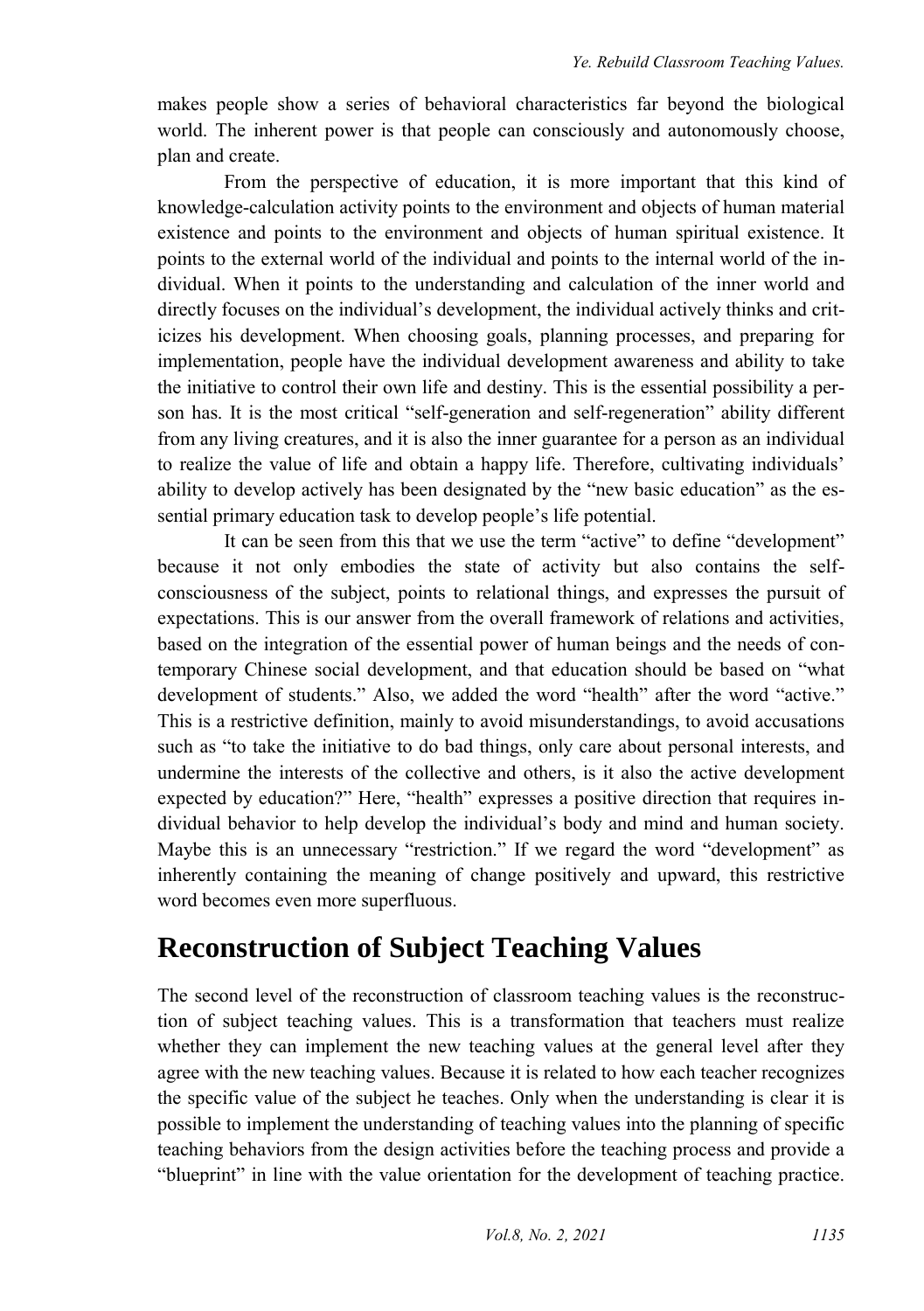Otherwise, the new teaching values at the general level will still be just verbal empty talk.

The new basic education realizes the conversion and infiltration of common teaching values recognized by teachers into subject teaching values through the research of subject teaching reform plan, case design, practice and evaluation, and research on subjectteaching design.<sup>6</sup> Here, we would like to explain the main content of the reconstruction of subject teaching values with the reform requirements of teachers' teaching design and show how the general theories we put forward are transformed and permeated into the evolution process of teachers' actual work.

# *Extend the Rich Educational Value of Subjects*

For a long time, the educational value of subjects has been limited to mastering knowledge. In practice, due to the value orientation caused by the intense pressure of "exam-oriented education," subject teaching tends to memorize or strengthen the content that may be tested in practice to achieve the explicit goal of solid memory, proficient response, and successful test. From the perspective of traditional subject syllabus and textbook presentation, the main highlight is the basic knowledge that has been formed in the subject field. It appears in front of students in the face of objective truth and requires students to understand, master and use. The main consequence of this presentation of the subject is that it has caused the subject's educational value impoverishment. First, it cuts off two connections: one is the rich and complex connection between abstract book knowledge and people's life; the other is the rich and complex connection between abstract book knowledge and people's discovery, problem-solving, and knowledge process. The knowledge encountered by students and teachers in teaching is a solidified truth, lacking knowledge of "popularity" and a bunch of "dead" symbolic conclusions. They serve as the "original materials" that make up the subject's primary content and bring about the original poverty of education resources.

Also, what is worth thinking about is that the selection of the traditional subject teaching content of elementary and middle school is based on the related scientific subject. From this point of view of the ultimate goal of subject teaching in elementary and middle school, it is also to let students master the subject's basics (including knowledge, skills, and methods) and prepare for further learning or future professional learning. Although the arrangement of teaching content and the compilation of textbooks also emphasize the need to pay attention to the students' cognitive level, characteristics, and acceptability, which cannot be entirely compiled according to the logic of the subject, but its purpose is to make it easier and better for students to learn the subject know-how. In short, the subject itself is the center of attention of subject teaching.

This creates a vital lack: the lack of attention to the needs of elementary and middle schools of different ages. On the one hand, most learning subjects' content lacks an internal connection with students' growth today. The content of classroom teaching has become a specialized field isolated from the daily life of students. It seems to belong to another world. On the other hand, the confusion, curiosity, questions, expectations, interests, and many potential abilities that students often appear in the process of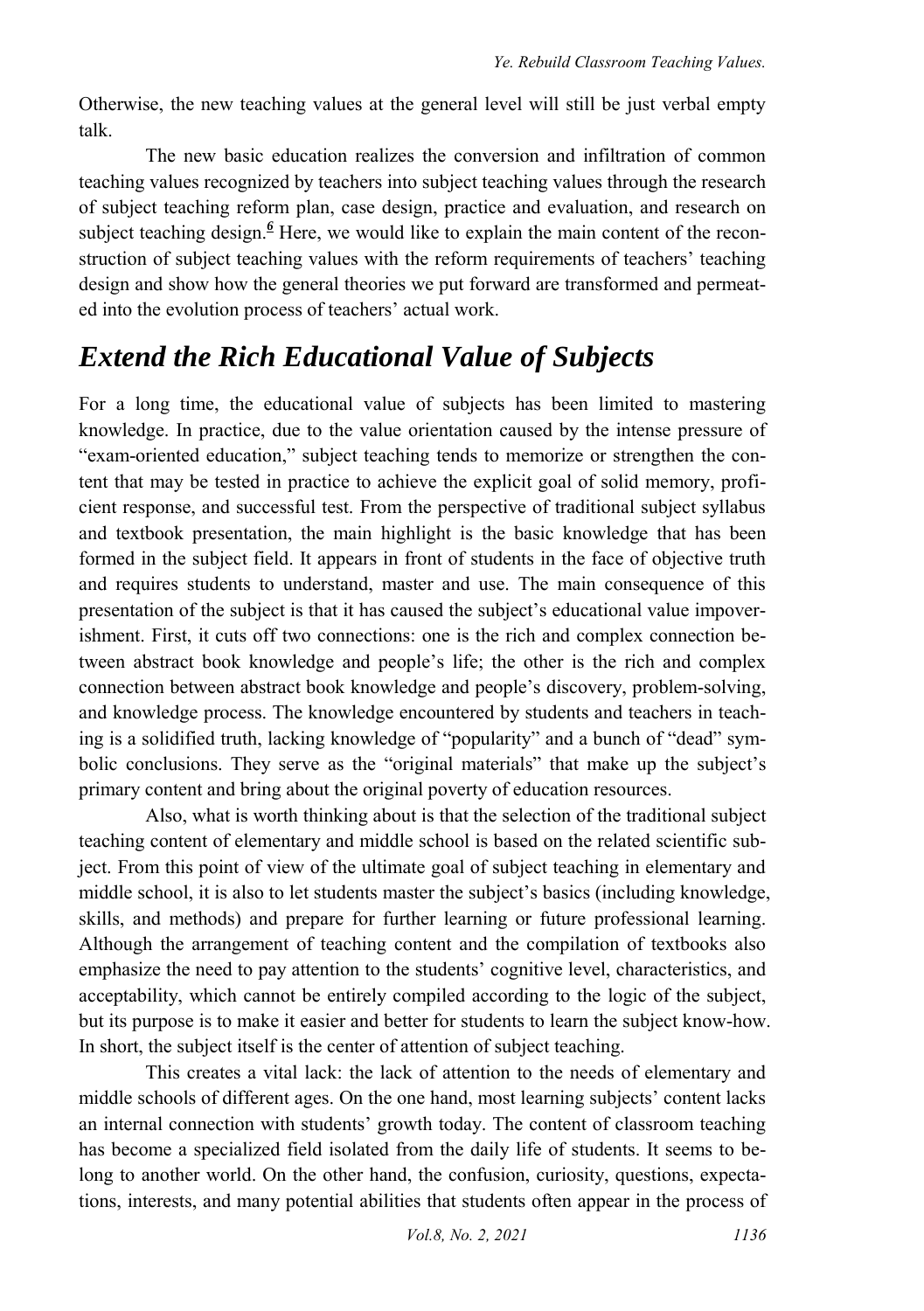growing up are not reflected in the subject setting. After all, the subject is directly set for students to enter higher school. Students' development in learning is inevitable and indirect results of learning. The issue of "education" as the school's fundamental value, as the main body of development and growth: students' needs, from the student's need subject to the compilation of the syllabus and textbooks, have not entered the minds of the creators and compilers. As a primary, critical, prerequisite question, it is considered the basis, primary reference, and entire teaching subject's content. In curriculum reforms, people often call for the following: The society has developed, and new subjects need to be added; the science has developed, and the existing subject knowledge is outdated, and the teaching content needs to be updated. How many curriculum reforms are often completed in "additions and subtractions, additions and replacements?" However, the relationship between students' growth and development needs and the curriculum reform has not yet been studied as the core issue of curriculum reform. In our opinion, the content of curriculum and subject teaching lacks vitality, which is a deeper reason for the impoverished value of subject teaching and education.

Based on reason analysis, the "new basic education" gradually formed an action strategy to expand the value of subject education: the starting point of reform is to develop the value of existing subjects rather than creating new courses. This is a possible action strategy for the school as the basic unit and the actual school teaching reform. It is also a feasible strategy for teachers to create and realize their changes and development in research reform. However, it is necessary to further study the "color of life" in the overall reform of elementary and middle school curriculum from a long-term perspective. For now, in school practice, this task can be studied from the self-developed curriculum of some schools with relatively weak macro-control and social intervention. With the improvement of China's elementary and middle school curriculum and implementation policy openness, the school's power and ability to select and compile courses independently are enhanced. The school-based curriculum has genuinely become a universal need and action for elementary and middle schools. Furthermore, a life-rich curriculum focusing on the development and growth of young people will undoubtedly be created.

To expand the educational value of the existing subjects, the new basic education requires teachers to carefully analyze the subject's unique development value for students when designing teaching, instead of first grasping the critical points of knowledge and teaching in this lesson. We do not believe that subject knowledge is of no value to students' development and can be ignored. On the contrary, it is the primary content that must be finally mastered by students in teaching. However, the value of teaching to students should not stay here, let alone think that students exist for learning this knowledge, and teachers exist for teaching this knowledge. Teaching to serve the students' active development in many aspects is the most basic foothold. Therefore, the subject's unique educational value should be based on students' development to analyze the unique role that different subjects can play. Specifically, the development value of each subject to students, in addition to knowledge in one field, from a deeper level, at least it can also help students understand, explain, feel, understand, change their lives in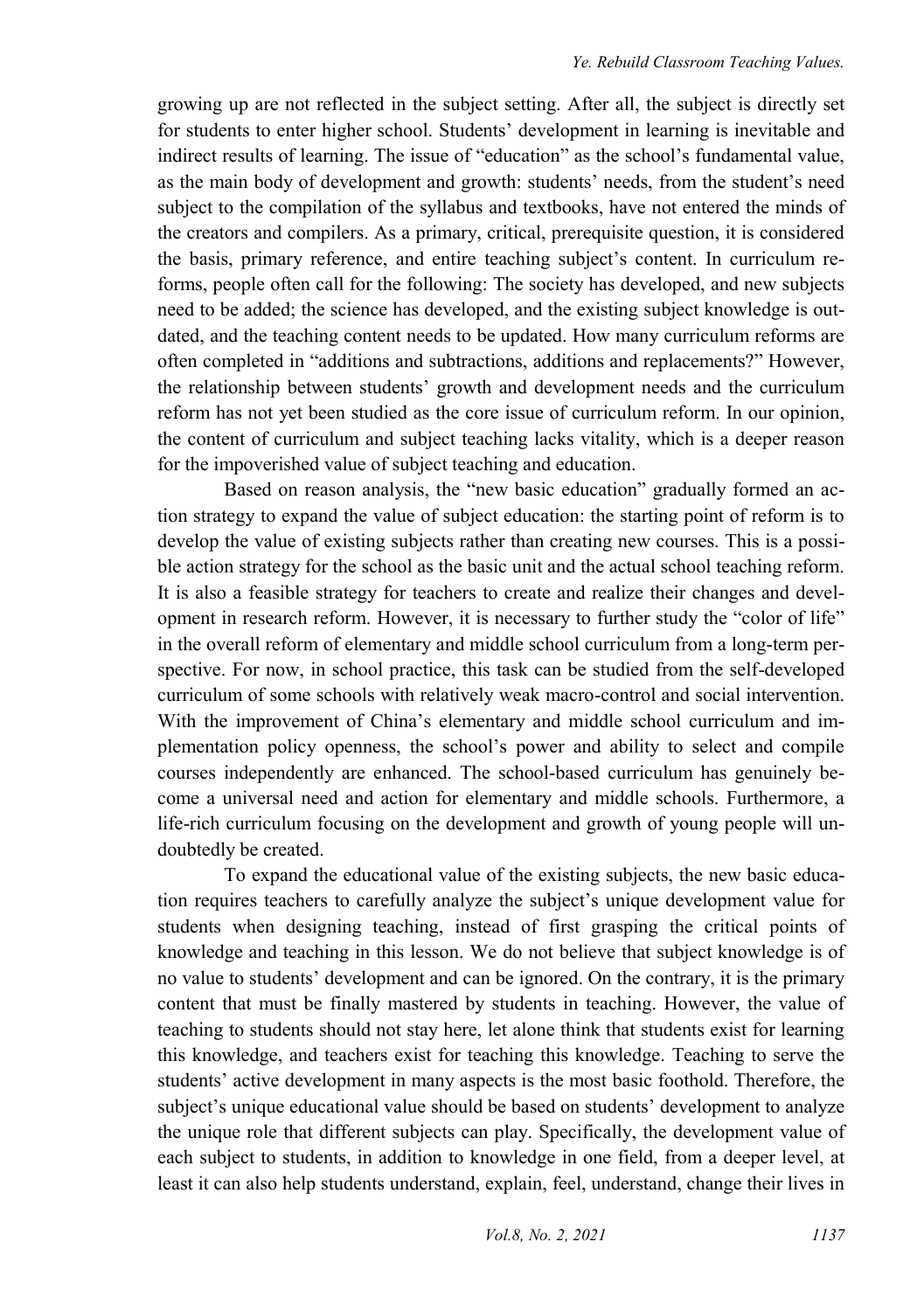it and continue to interact with them A rich and colorful world (including nature, society, people, life, occupation, family, self, others, groups, practice, communication, reflection, learning, inquiry, creation, etc.). Moreover, form and realize their wishes, provide different paths and unique perspectives, discover methods and thinking strategies, and unique operational symbols and logic. Provide a kind of experience and experience that can only be obtained in this subject's study; enhance the unique subject's beauty discovery, appreciation, and expression ability. Only in this way can the development of students' spiritual world be nurtured in many aspects from different subjects' teaching. While developing the ability to feel, experience, understand, appreciate, change, and create the external world, they can constantly enrich and perfect their lives. Finally, experience a rich learning life and meet the growing needs of life.

# *Reorganize Teaching Content According to the Needs of Realizing the Value of Education*

With the above understanding, the development of subject education resources also requires teachers to reorganize and process existing teaching content in two aspects during teaching design.

First, the subject's book knowledge is composed of simple to complex structure chains according to its inherent logic. The organization of teaching content is based on the structure as a large unit so that the main cognitive thread that runs through the teaching is the gradual complexity of the structure. When teaching content related to a knowledge structure, it is divided into two teaching stages. The first stage is teaching a specific structure with knowledge as the carrier, and the second stage is the stage when students use this structure to learn and expand related knowledge with a similar structure. The design of the teaching content of this organization is called the "long-term two-stage" design. Its purpose is to enable students to actively participate in learning in the teaching process and form an active learning mentality and ability. We believe that in order for students to master the initiative in learning, the most efficient way is to master and use knowledge structures. The structure has much more robust organizational and migration capabilities than knowledge points. The goal we expect to achieve is the students' firm grasp and proficient use of structure-related knowledge until internalization, but more importantly, students can discover and form structures and master and use structures flexibly. Each subject has its structure group. The learning and internalization of different subject structure groups will help students from many different interlinked structure groups and structural thinking methods. This has a fundamental role for students to discover, understand, and solve problems with a comprehensive vision in a new, unfamiliar, and complex environment. It is essential learning required for people's survival and development in a complex and changeable era. Ability is also an essential basis for students' learning ability to be self-proliferating.

Second, re-activate the structured book knowledge with symbols as the primary carrier. The purpose is to achieve communication with three aspects: book knowledge and human life; communication with students' experience world and growth needs;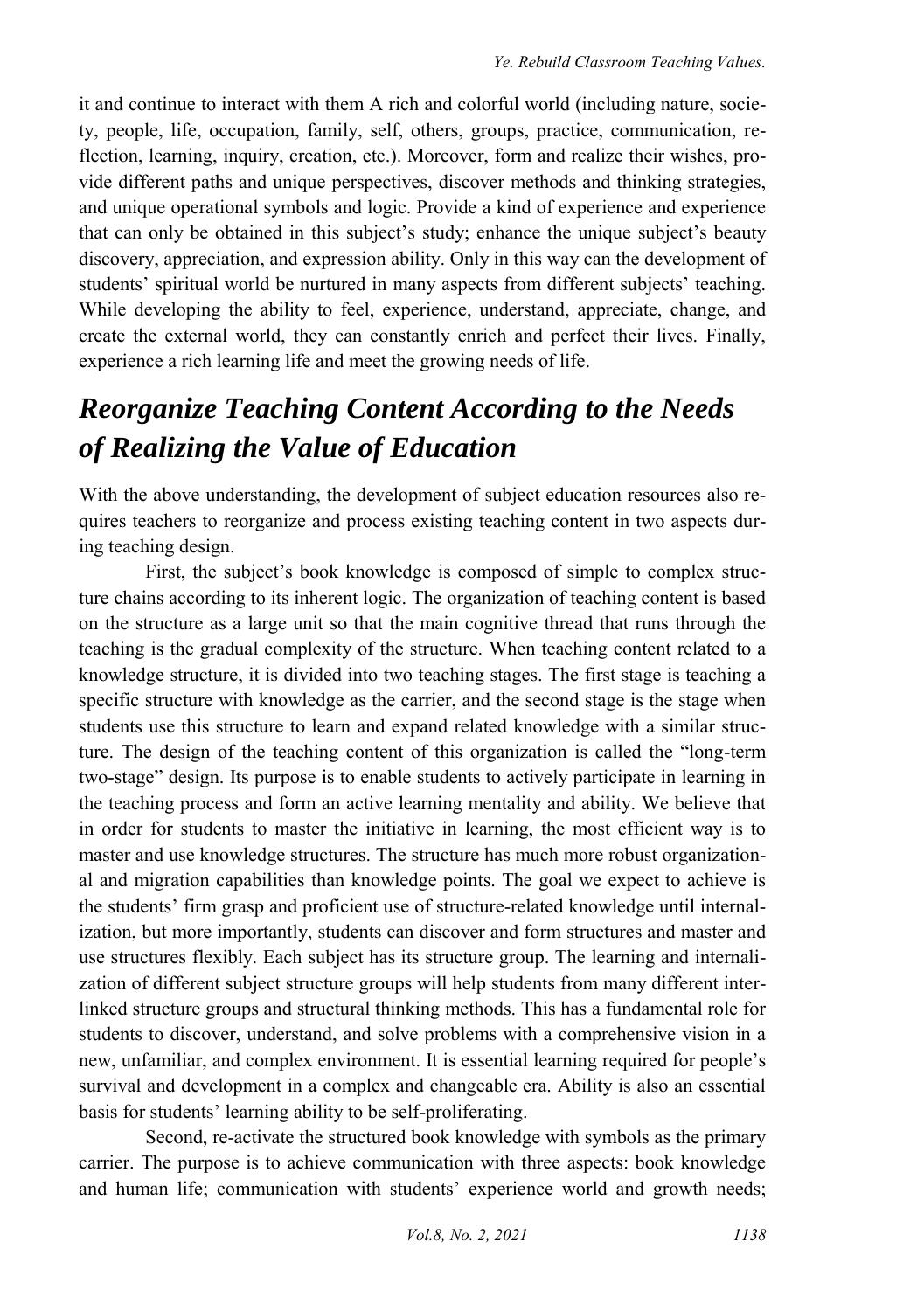communication with people who discover and develop knowledge and history. In layman's terms, it is to restore knowledge to a new state closely related to human life and life, to present a state of life. Knowledge of the inner life state can most activate and arouse students' inner needs, interest, and confidence in learning and enhance their desire and ability to explore actively. While searching for these three connections, teachers have also expanded their field of knowledge and turned their attention from studying the teaching content to the students' pre-existing state, potential state, life experience, and development needs. This is a crucial step in the transition from "teaching" to "education" through teaching.

After the teacher has completed the above two aspects of teaching content, making an overall arrangement of the subject teaching time during the semester is possible. The "new basic education" requires breaking the "uniform movement" type of chapter-by-chapter and section-by-section distribution plan in the distribution of teaching time. Instead, it advocates dividing each structural unit's learning according to the "long-distance two-stage" design requirements. The teaching "structure" phase and the application of the "structure" phase. In the "structure" stage of teaching, the method of discovery is mainly used to allow students to start from real problems, gradually find out the structure of knowledge and the steps and methods for discovering the structure, and then form a comprehensive "class structure" of knowledge, methods, and steps through summary mode. The teaching time in this part can be moderately slowed down so that most students have a whole experience of the process of discovering and constructing a "class structure." In this way, the "class structure" is formed so that students and teachers interact gradually through the teaching process and become the student's own "class structure." On this basis, the subsequent teaching phase with "structure" can be carried out in an accelerated manner. According to the actual results of the reform experiment, on the whole, not only will the teaching progress not be slowed down due to the slowdown in the first stage, but it will also be ahead of the original schedule. We use the remaining teaching time brought by the reorganization of the structure and the improvement of students' learning ability to hold the "subject activity" and the "subject comprehensive activity" that combines the relevant subjects. These activities provide students with a more expansive, richer, vivid, and personalized possible space and stage for active development.

# *Comprehensively Design Flexible Teaching Programs[7](#page-10-5)*

In order to promote the active and healthy development of students, subject teachers under the guidance of values should complete the last synthesis in teaching design. It is to combine each lesson's specific teaching content with the teaching process's prior planning to form a "flexible teaching plan." The new basic education emphasizes the dynamic generation of lessons in the teaching process but does not advocate that teachers and students ride with loose reins in the classroom. On the contrary, it requires the design of the teaching plan, and in the design of the teaching plan, time and space are reserved for students' active participation to create conditions for the dynamic generation of the teaching process. The teaching plan is necessary to set teaching goals, but the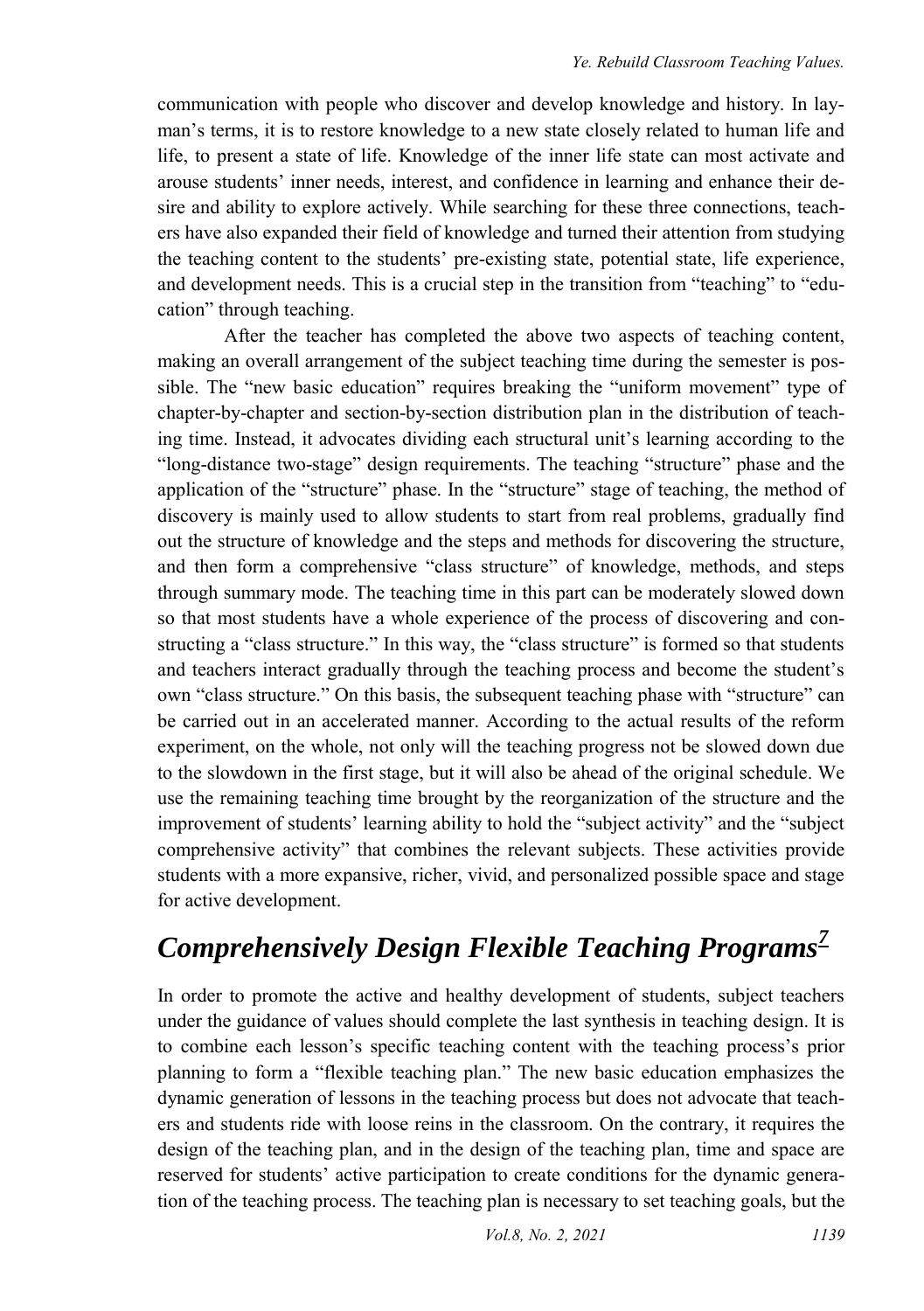goals are not limited to cognition but also involve other goals that students may achieve in this class. The setting of goals should be based on teaching content and student status, and possible expectations. Goals have "flexible intervals," which consider the differences between students and consider the possible differences between the expected goals and the actual results. The teaching process's design focuses on the wholeprocess-related planning of where to start, how to advance, and how to turn. As for the end, when it abruptly stops is not absolute. The important thing is that it will happen naturally, not that the teaching schedule should be set in step with the class. The process design should also have "flexible intervals," which can be reflected through different assignments, exercises, and activities. The process design also needs to plan a series of aspects such as teacher activities during the teaching process, related student activities, the form and method of organizing activities, the prediction of activity effects and the assumption of expected effects, the way of interaction between teachers and students, etc., and finally form a comprehensive and flexible teaching plan.

Compared with the style of a typical traditional teaching plan, it designs detailed questions, predetermined standard answers, writes down every sentence the teacher wants to say in class, and accurately calculates the time allocation of different class links. However, this new design requirement seems to be rougher, leaving too much uncertainty, flexible targets, space, and time that can be changed. However, it introduces these uncertainties and variable factors that make classroom teaching possible to be closer to each student's actual state. It is possible to make students' minds flying and interested, and it is possible to make teachers and students interact actively, create sparks of creation, and emerge new questions and answers.

The "new basic education" is precisely through the in-depth development, recombination, and multi-directional activation of uniformly formulated deterministic teaching content. It is precisely by introducing modifiable factors and uncertainties into the design of the teaching process that the teaching design leaves the possibility of active participation, active interaction, and creation for the practice of teacher and student classroom teaching. In this way, the values of teaching to serve students' initiative and healthy development can be implemented and transformed into teachers' pre-planning of their teaching behaviors. Moreover, for this value to finally infiltrate and reflect into teaching practice, it provides "combat plan" support.

#### *Notes*

<span id="page-9-0"></span>*1. "Research on New Basic Education facing the 21st Century" is a comprehensive basic education reform research project hosted by the author. The research explores a series of significant issues in the transformational transformation of primary education during the transition period of Chinese society at the turn of the century to combine theory and practice. The research started in September 1994 and was carried out in two stages. The first stage is "exploratory research." At the beginning of 1997, the project was formally approved as a critical project of the Ninth Five-Year Plan of China's National Educational Science Plan. In 2000, the project results of exploratory re-*